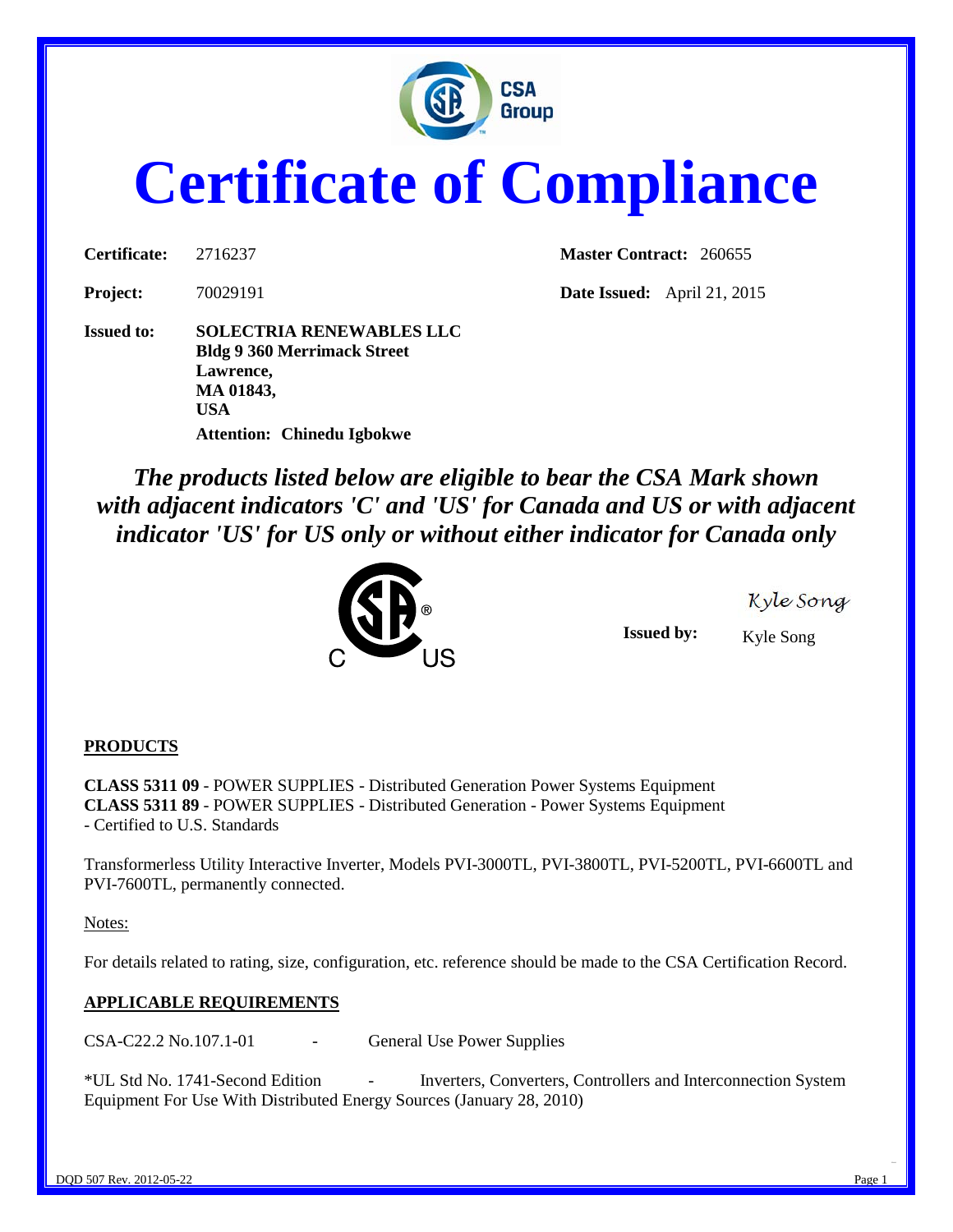

| <b>Certificate:</b> 2716237 |          | <b>Master Contract: 260655</b>     |  |
|-----------------------------|----------|------------------------------------|--|
| <b>Project:</b>             | 70029191 | <b>Date Issued:</b> April 21, 2015 |  |

UL 1699B - Outline of Investigation for Photovoltaic (PV) DC Arc-Fault Circuit Protection (Issue Number 2, January 14, 2013)

CSA TIL M-07 - Interim Certification Requirements for Photovoltaic (PV) DC Arc-Fault Protection (Issue Number 1, March 11, 2013)

\*Note: Conformity to UL 1741-Second Edition (January 28, 2010) includes compliance with applicable requirements of IEEE 1547-2003 (R2008) and IEEE 1547.1-2005(R2011).